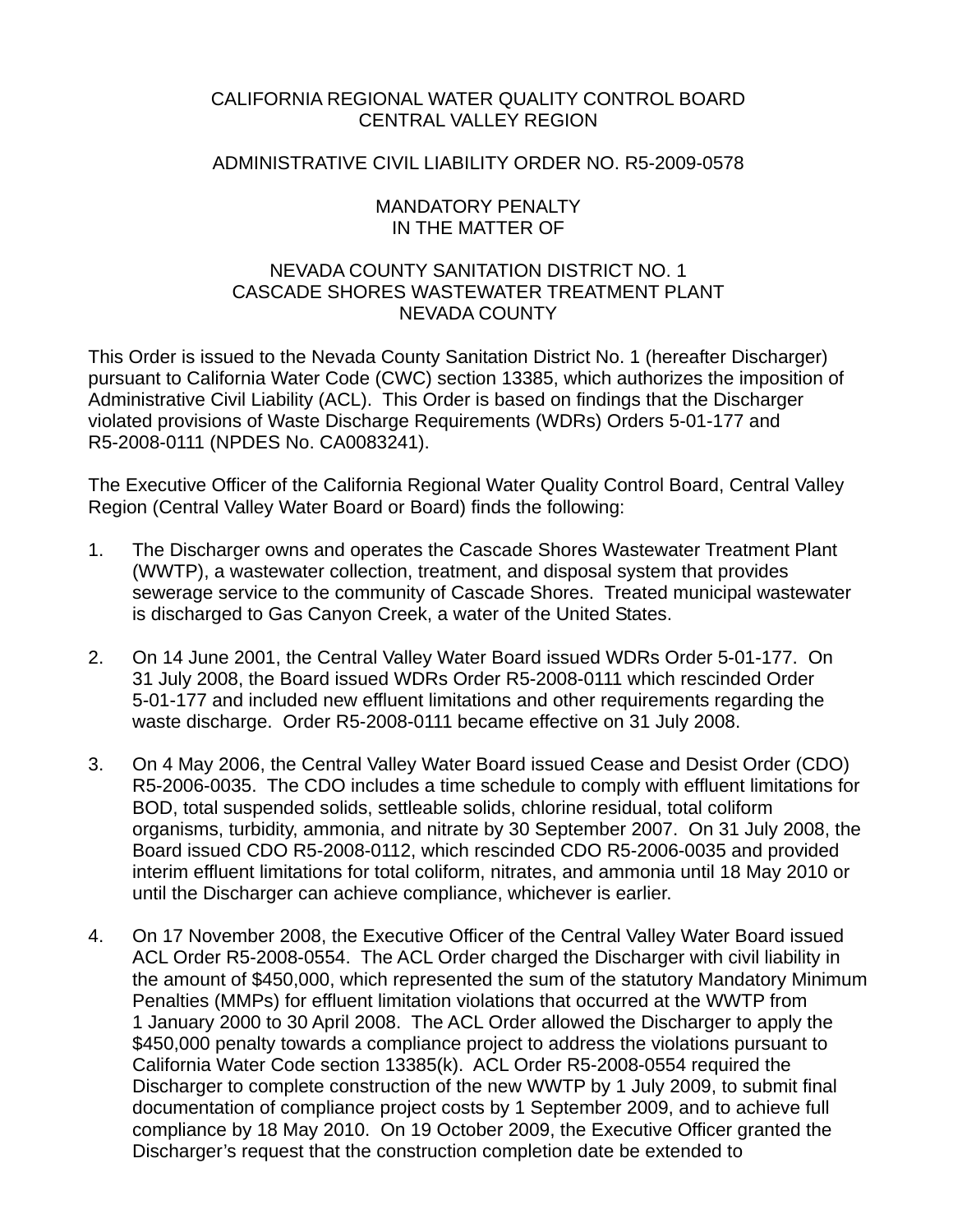ADMINISTRATIVE CIVIL LIABILITY ORDER NO. R5-2009-0578 -2- MANDATORY PENALTY NEVADA COUNTY SANITATION DISTRICT NO. 1 CASCADE SHORES WASTEWATER TREATMENT PLANT NEVADA COUNTY

31 December 2009 and the final documentation of compliance project costs be extended to 1 February 2010. On 30 November 2009, the Discharger requested an additional extension of the construction completion date to 15 April 2010 because of construction project changes not yet completed. This Order incorporates a 15 April 2010 project completion date and a 1 June 2010 date for a full accounting of Compliance Project costs. The date for full compliance remains the same.

- 5. Central Valley Water Board staff has determined that several violations were overlooked when preparing the Record of Violations for ACL Order R5-2008-0554. Therefore, this Order assesses those overlooked violations, as well as violations which occurred between 1 May 2008 and 31 July 2009. Attachment A, a part of this Order, lists all of the effluent limitation violations between 1 January 2003 and 31 July 2009. Those violations which were previously addressed in ACL Order R5-2008-0554 are noted with an "\*" in the Remarks column and are therefore not part of this Order. All violations shown in bold are part of this Order. The effluent limitations described in Findings No. 8 to No. 10 pertain only to the violations that are subject to this Order.
- 6. CWC section 13385(h) and (i) require assessment of mandatory penalties and state, in part, the following:

CWC section 13385(h)(1) states,

Notwithstanding any other provision of this division, and except as provided in subdivisions (j), (k), and (l), a mandatory minimum penalty of three thousand dollars (\$3,000) shall be assessed for each serious violation.

CWC section 13385 (h)(2) states,

For the purposes of this section, a "serious violation" means any waste discharge that violates the effluent limitations contained in the applicable waste discharge requirements for a Group II pollutant, as specified in Appendix A to Section 123.45 of Title 40 of the Code of Federal Regulations, by 20 percent or more or for a Group I pollutant, as specified in Appendix A to Section 123.45 of Title 40 of the Code of Federal Regulations, by 40 percent or more.

CWC section 13385(i)(1) states,

Notwithstanding any other provision of this division, and except as provided in subdivisions  $(i)$ ,  $(k)$ , and  $(l)$ , a mandatory minimum penalty of three thousand dollars (\$3,000) shall be assessed for each violation whenever the person does any of the following four or more times in any period of six consecutive months, except that the requirement to assess the mandatory minimum penalty shall not be applicable to the first three violations:

- A) Violates a waste discharge requirement effluent limitation.
- B) Fails to file a report pursuant to Section 13260.
- C) Files an incomplete report pursuant to Section 13260.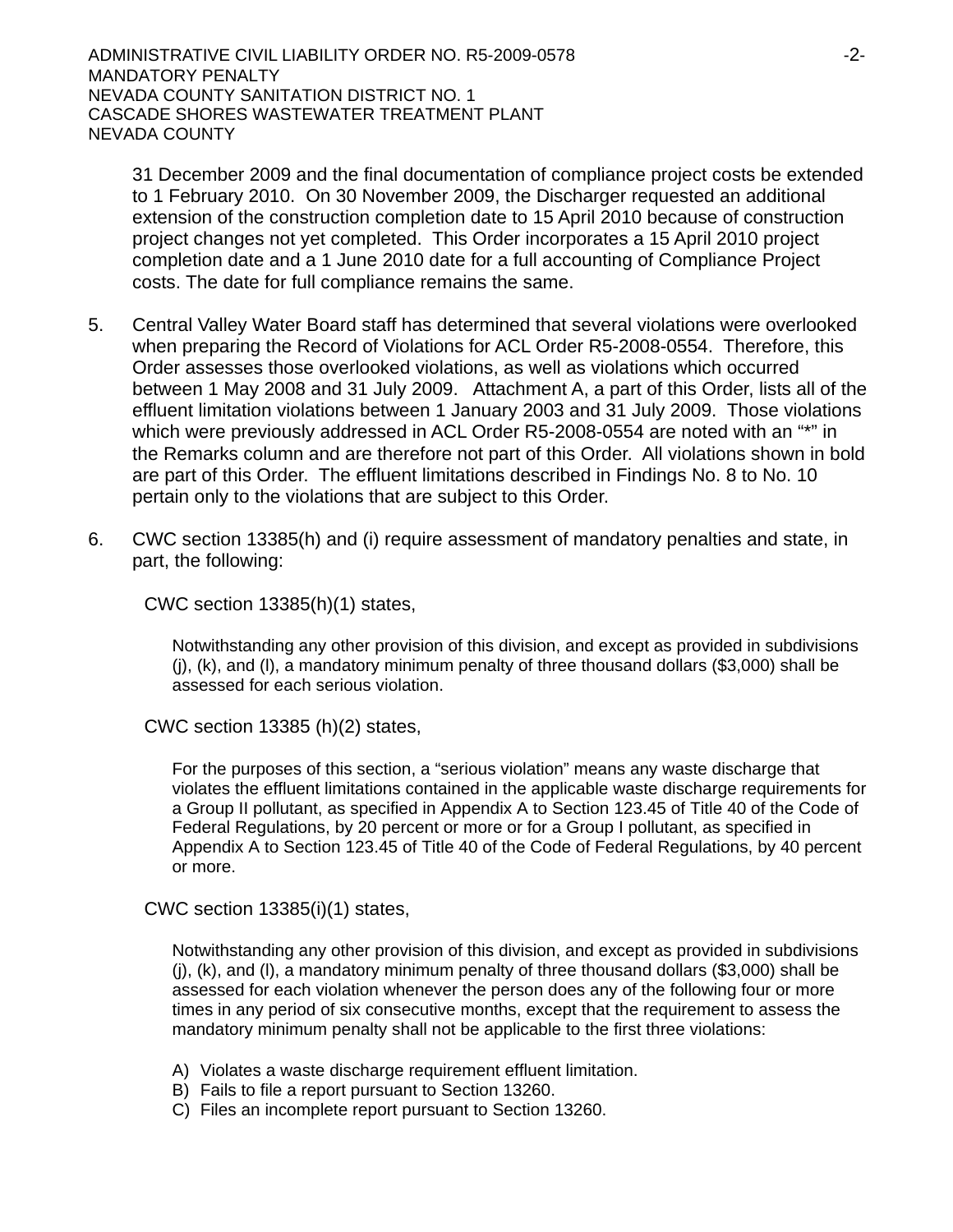- D) Violates a toxicity effluent limitation contained in the applicable waste discharge requirements where the waste discharge requirements do not contain pollutant-specific effluent limitations for toxic pollutants.
- 7. CWC section 13323 states, in part:

Any executive officer of a regional board may issue a complaint to any person on whom administrative civil liability may be imposed pursuant to this article. The complaint shall allege the act or failure to act that constitutes a violation of law, the provision authorizing civil liability to be imposed pursuant to this article, and the proposed civil liability.

8. WDRs Order R5-2008-0111 Effluent Limitations No. B.1.A. includes, in part, the following effluent limitations:

|                               |                     | Monthly<br>Averag | Weekly<br>Averag | Monthly | Daily           |
|-------------------------------|---------------------|-------------------|------------------|---------|-----------------|
| Constituent                   | Units               | e                 | е                | Median  | Maximum         |
| BOD <sup>1</sup>              | ma/L                | $15^{2}$          | $20^{2}$         | $-$     | 35 <sup>2</sup> |
| <b>Total Suspended Solids</b> | mg/L                | $15^2$            | 20 <sup>2</sup>  | --      | 35 <sup>2</sup> |
|                               | lb/day <sup>3</sup> | 3.3               | 4.3              | $-$     | 7.6             |

 $1$  5-day, 20 $^{\circ}$ C biochemical oxygen demand (BOD)

 $2^2$  To be ascertained by a 24-hour composite

<sup>3</sup> Based upon a design treatment capacity of 0.0260 mgd (x mg/L x 8.345 x 0.0260 mgd = y lb/day)

9. WDRs Order R5-2008-0111 Effluent Limitations No. B.1.B. includes, in part:

|                                 |            |     | Monthly Weekly 7-Day |    | Daily                          |
|---------------------------------|------------|-----|----------------------|----|--------------------------------|
| Constituent                     | Units      |     |                      |    | Average Average Median Maximum |
| <b>Total Coliform Organisms</b> | MPN/100 mL | $-$ | $-$                  | 22 | 23                             |
| Turbidity <sup>4</sup>          | NTU        |     |                      |    | -5                             |
| Nitrate (as N)                  | mg/L       | 10  | $-$                  |    | $- -$                          |

4 The daily maximum limit is 5 NTU, the daily average shall not exceed 2 NTU.

- 10. WDRs Order No. 5-01-177 Effluent Limitations No. B.4 includes the following effluent limitations: "*The discharge shall not have a pH less than 6.5 nor greater than 8.5*."
- 11. According to the Discharger's self-monitoring reports, the Discharger committed three Group I serious violations which were not previously assessed penalties under ACLO R5-2008-0554. These violations are of the effluent limitations contained in WDRs Orders 5-01-177 and R5-2008-0111 during the period beginning 1 December 2003 and ending 31 July 2009. The violations are defined as serious because measured concentrations of Group I constituents exceeded maximum prescribed levels by more than 40 percent on these occasions. The mandatory minimum penalty for the **three (3)** Group I serious violations is **nine thousand dollars (\$9,000).**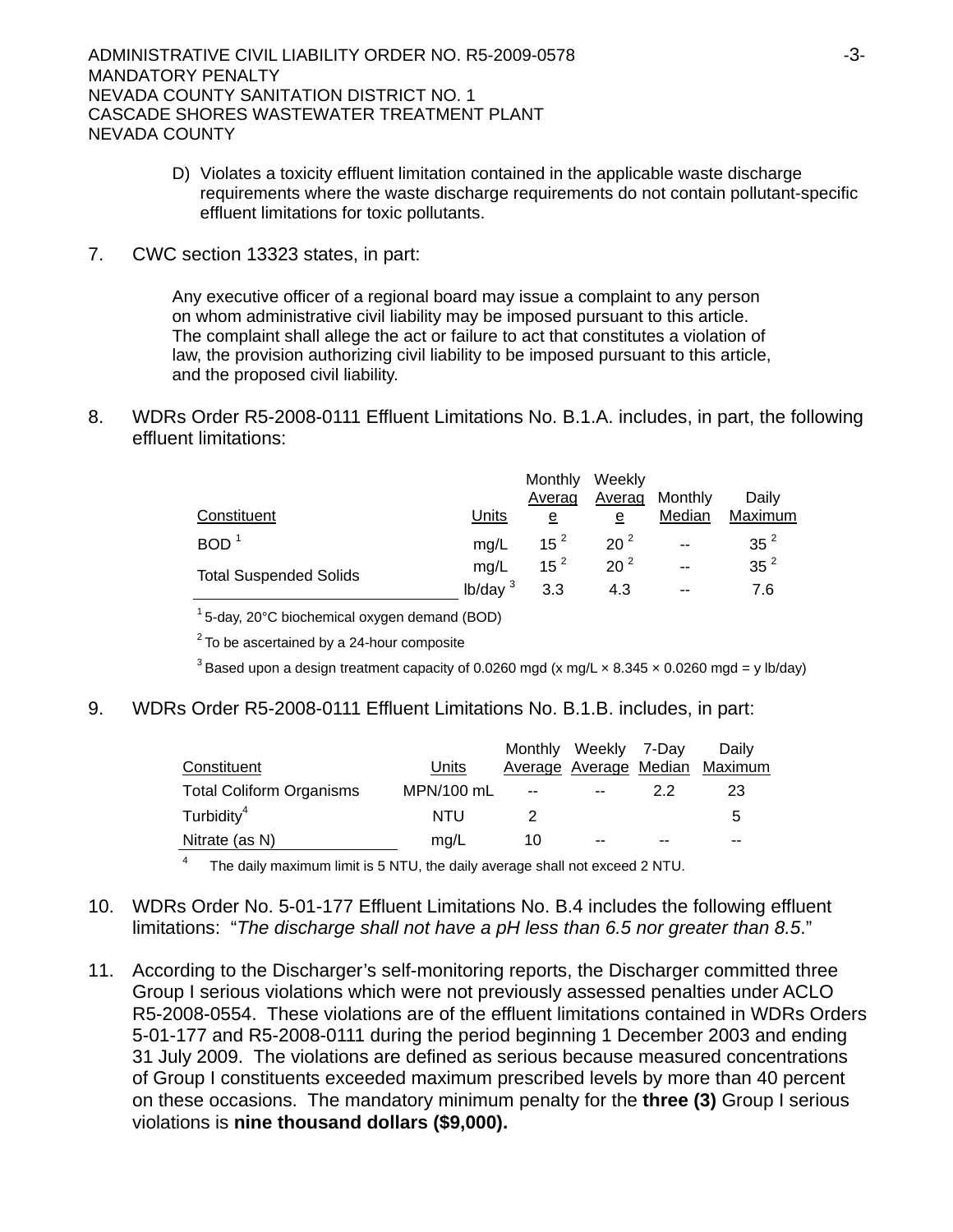- 12. According to the Discharger's self-monitoring reports, the Discharger committed eight non-serious violations which were not previously assessed penalties under ACLO R5-2008-0554. These violations are of the effluent limitations contained in WDRs Orders 5-01-177 and R5-2008-0111 during the period beginning 1 December 2003 and ending 31 July 2009. All eight of the non-serious violations are subject to mandatory penalties under CWC Section 13385(i)(1), because these violations were preceded by three or more similar violations within a six-month period. The mandatory minimum penalty for these **eight (8)** non-serious violations is **twenty-four thousand dollars (\$24,000).**
- 13. The total amount of the mandatory penalties assessed for the cited effluent violations is **thirty-three thousand dollars (\$33,000)**. A detailed list of the cited violations is included in Attachment A, a part of this Order.
- 14. CWC section 13385 (k)(1) states, in part:

In lieu of assessing all or a portion of the mandatory minimum penalties pursuant to subdivisions (h) and (i) against a publicly owned treatment works serving a small community, the state board or the regional board may elect to require the publicly owned treatment works to spend an equivalent amount towards the completion of a compliance project proposed by the publicly owned treatment works…

15. CWC section 13385 (k)(2) states, in part:

For the purposes of this subdivision, "a publicly owned treatment works serving a small community" means a publicly owned treatment works serving a population of 10,000 persons or fewer or a rural county, with a financial hardship as determined by the state board after considering such factors as median income of the residents, rate of unemployment, or low population density in the service area of the publicly owned treatment works.

- 16. On 18 August 2008, the Executive Director of the State Water Resources Control Board transmitted a memorandum determining that the Nevada County Sanitation District No. 1, Cascade Shores Wastewater Treatment Plant, is a publicly owned treatment works serving a small community within the meaning of CWC section 13385(k)(2).
- 17. The Discharger is in the process of spending an estimated \$4,541,474 on a Compliance Project to construct a new wastewater treatment plant to meet effluent limitations that will correct the violations in ACLO R5-2008-0554 and this Order. The project will include screens, a lift station, flow equalization tank, Parshall flume, an enhanced activated sludge process, dissolved air flotation, two membrane filters, ultraviolet disinfection, and aerobic sludge digestion. The enhanced activated sludge process will address the ammonia, BOD, nitrate, and pH violations. The membrane filters will address the settleable solids, total suspended solids, and turbidity violations. The Ultraviolet disinfection system will address the chlorine residual and total coliform violations.
- 18. On 3 June 2008, the Discharger submitted the project outline, the project schedule, and the estimated total project costs. The submittal also included a financing plan for the project, including obtaining a State Revolving Fund loan, a Small Community Wastewater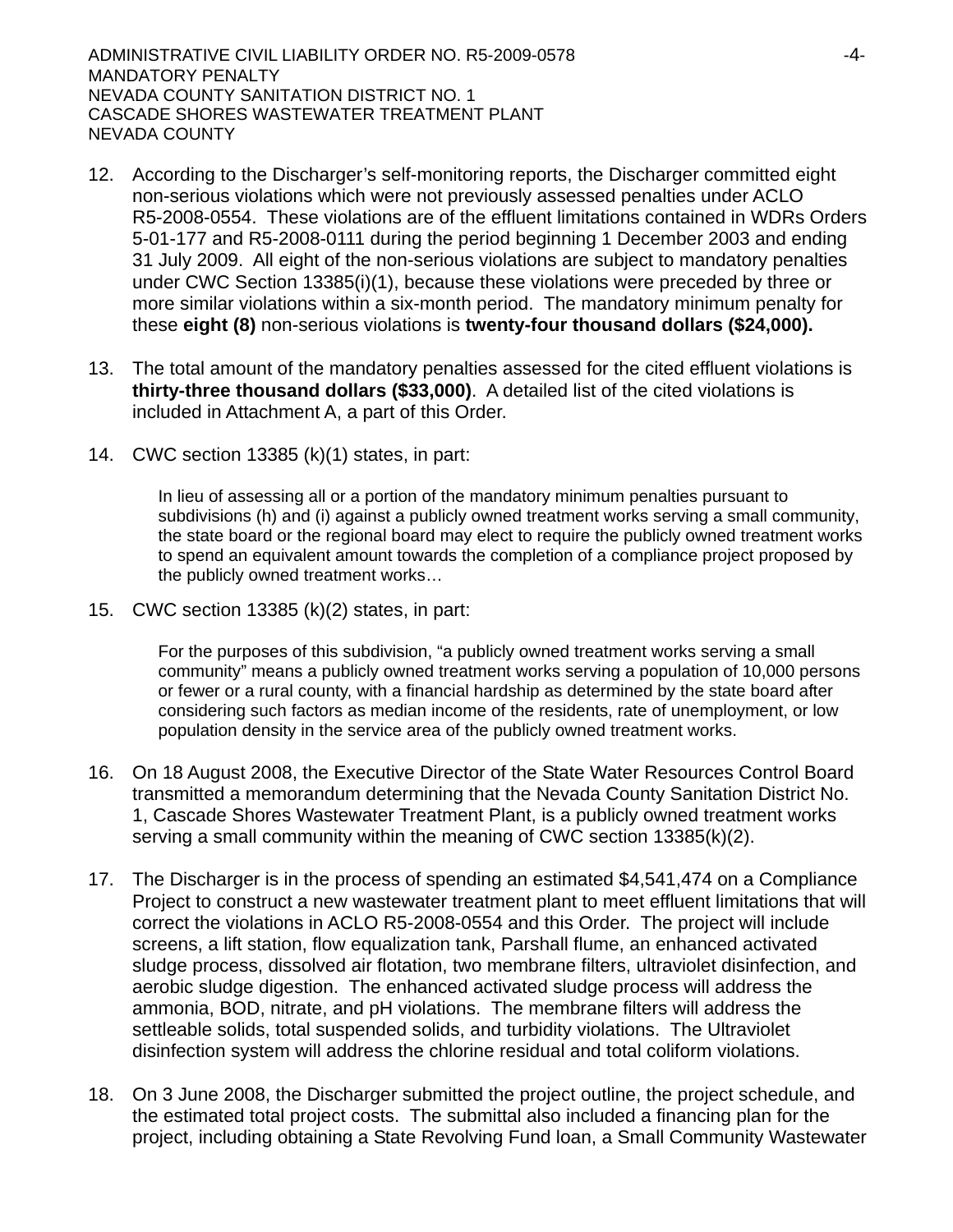Grant, a Community Block Grant, and an insurance settlement. Of these sources of funding, \$2,159,702 comes from grants, which cannot be used to offset compliance project costs. However, the remainder of the costs (\$2,381,772) can be applied to the Compliance Project in lieu of the Central Valley Water Board assessing the mandatory minimum penalties of \$450,000 in ACLO R5-2008-0554 and the \$33,000 in this Order.

- 19. The Central Valley Water Board finds that the Compliance Project has been designed to correct the violations that led to the issuance of this Administrative Civil Liability Order within five years, and that the Compliance Project is in accordance with the enforcement policy of the State Water Board. The Discharger plans to expend on the Compliance Project an amount in excess of the mandatory minimum penalty that is required by CWC sections 13385(h) and (i), excluding grants.
- 20. This Order constitutes a settlement of the violations herein mentioned. Notice of this settlement was published on the Central Valley Water Board's website, in a newspaper of general circulation in the community, and was provided to all interested parties. The 30-day public notice and comment period mandated by Federal regulations (40 CFR 123.27) has expired.
- 21. Issuance of this Administrative Civil Liability Order to enforce CWC Division 7, Chapter 5.5 is exempt from the provisions of the California Environmental Quality Act (Pub. Resources Code section 21000 et seq.), in accordance with California Code of Regulations, title 14, section 15321(a)(2).
- 22. On 23 April 2009, the Central Valley Water Board delegated the authority to issue Administrative Civil Liability Orders, where the matter is not contested by the Discharger, to the Executive Officer (Resolution R5-2009-0027).

# **IT IS HEREBY ORDERED THAT:**

- 1. The Nevada County Sanitation District No. 1, its agents, successors and assigns, shall be assessed Administrative Civil Liability in the amount of **thirty-three thousand dollars (\$33,000)**.
- 2. The entire \$33,000 penalty shall be suspended if the Discharger complies with the following time schedule to complete its compliance project:

| Task                                                    | <b>Compliance Date</b> |
|---------------------------------------------------------|------------------------|
| Complete construction of new wastewater treatment plant | 15 April 2010          |
| Submit final documentation of Compliance Project costs  | 1 June 2010            |
| Achieve full compliance                                 | 18 May 2010            |

3. A progress report shall be submitted on or before each of the above compliance dates. The report shall describe the work undertaken to comply with this Order.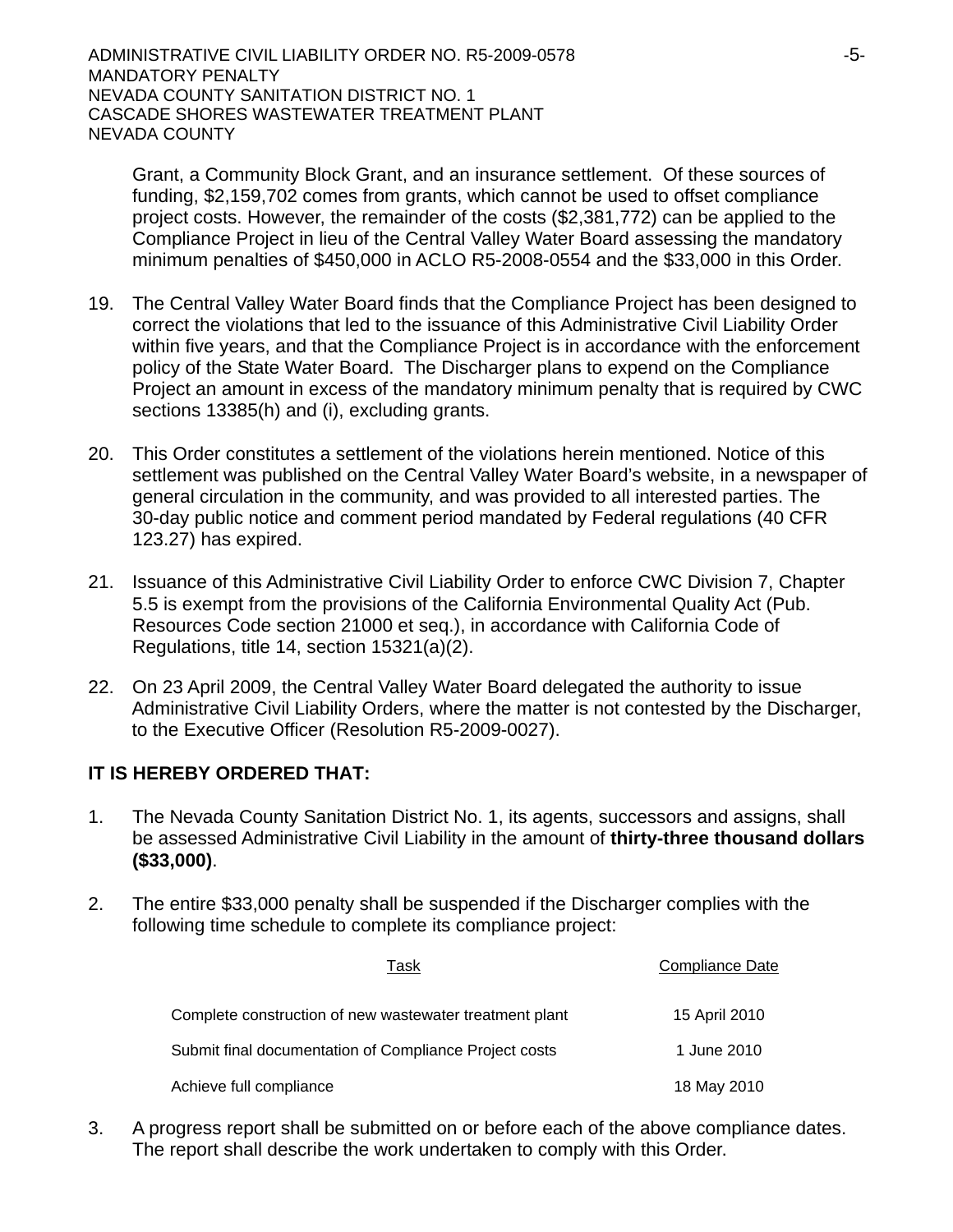- 4. The Executive Officer may extend the abovementioned deadlines if the Discharger demonstrates that unforeseeable contingencies have created delays, provided that the Discharger continues to undertake all appropriate measures to meet the deadlines. The Discharger shall make any deadline extension request in writing. Under no circumstances may the completion of the Compliance Project extend past five (5) years from the issuance of this Order.
- 5. If, in the judgment of the Executive Officer, the Discharger fails to complete the compliance project in accordance with the specified time schedule or fails to construct the Compliance Project in accordance with the Proposal without obtaining Central Valley Water Board approval, the suspended mandatory minimum penalty **(\$33,000)** must be paid within 30 days of notification by the Executive Officer of such failure.
- 6. The Discharger must obtain explicit approval from the Executive Officer for any significant departures from the project outline submitted on 3 June 2008 and the time extension granted on 10 October 2009. Failure to obtain approval for any significant departures will result in the assessment of the full amount of the suspended mandatory minimum penalty.
- 7. Should the Discharger fail to take any of the above actions, the Executive Officer may refer the matter to the State Attorney General for enforcement of the terms of this Order.

Any person aggrieved by this action of the Central Valley Water Board may petition the State Water Board to review the action in accordance with CWC section 13320 and California Code of Regulations, title 23, sections 2050 and following. The State Water Board must receive the petition by 5:00 p.m., 30 days after the date that this Order becomes final, except that if the thirtieth day following the date that this Order becomes final falls on a Saturday, Sunday, or state holiday (including mandatory furlough days), the petition must be received by the State Water Board by 5:00 p.m. on the next business day. Copies of the law and regulations applicable to filing petitions may be found on the Internet at:

[http://www.waterboards.ca.gov/public\\_notices/petitions/water\\_quality](http://www.waterboards.ca.gov/public_notices/petitions/water_quality) or will be provided upon request.

> Original signed by PAMELA C. CREEDON, Executive Officer

16 December 2009 design and the contract of the contract of the DATE of the contract of the contract of the contract of the contract of the contract of the contract of the contract of the contract of the contract of the contract of the con

Attachment A: Record of Violations BLH: 9-Dec-09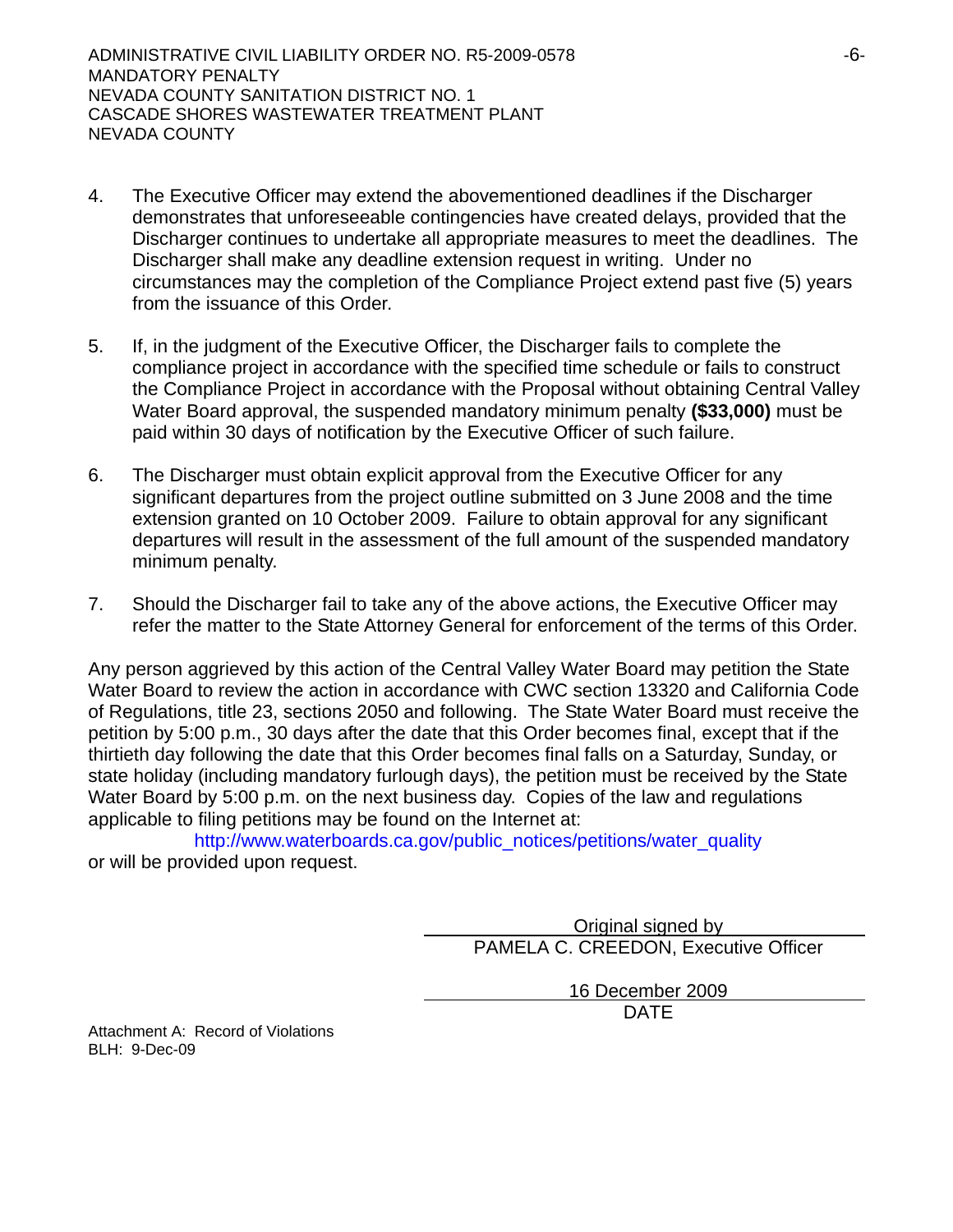### **ATTACHMENT A ADMINISTRATIVE CIVIL LIABILITY ORDER NO. R5-2009-0578**

#### **Nevada County Sanitation District No. 1 Cascade Shores Wastewater Treatment Plant**

#### RECORD OF VIOLATIONS (1 December 2003-31 July 2009) MANDATORY PENALTIES (Data reported under Monitoring and Reporting Programs 5-01-177 and R5-2008-0111) **New Violations are shown in boldface.**

|     | Violation    |                          |            |       |        | Limitation            |               |        |
|-----|--------------|--------------------------|------------|-------|--------|-----------------------|---------------|--------|
| #   | Date         | Constituent              | Units      | Limit | Result | Period                | Remarks CIWQS |        |
| 1   | 03-Dec-03    | <b>TCO</b>               | MPN/100 mL | 23    | 30     | Daily Maximum         | $4^*$         | No #   |
| 2   | 13-Dec-03    | <b>TSS</b>               | mg/L       | 20    | 26     | <b>Weekly Average</b> | $4^*$         | 267906 |
| 3   | 13-Dec-03    | <b>TSS</b>               | lbs/day    | 4.3   | 4.8    | <b>Weekly Average</b> | 4             | 268772 |
| 4   | 23-Dec-03    | <b>TCO</b>               | MPN/100 mL | 23    | 1600   | Daily Maximum         | $4^*$         | 267908 |
|     | 5 24-Dec-03  | <b>TCO</b>               | MPN/100 mL | 23    | 30     | Daily Maximum         | $4^*$         | 267909 |
| 6   | 27-Dec-03    | <b>BOD</b>               | mg/L       | 20    | 30     | <b>Weekly Average</b> | $1*$          | 267910 |
| 7   | 31-Dec-03    | <b>TCO</b>               | MPN/100 mL | 2.2   | 4      | Monthly Median        | $4^*$         | 267923 |
| 8   | 31-Dec-03    | <b>TSS</b>               | mg/l       | 15    | 22     | Monthly Average       | $1*$          | 267924 |
| 9   | 31-Dec-03    | <b>BOD</b>               | mg/L       | 15    | 16     | <b>Monthly</b>        | 4             | 267921 |
| 10  | 03-Jan-04    | <b>TSS</b>               | mg/l       | 20    | 32     | <b>Weekly Average</b> | $1*$          | 267932 |
| 11  | 03-Jan-04    | <b>BOD</b>               | mg/l       | 20    | 24     | <b>Weekly Average</b> | $4^*$         | 268782 |
| 12  | 10-Jan-04    | <b>Chlorine Residual</b> | mg/L       | 0.02  | 27     | Daily Maximum         | $2^*$         | 268784 |
| 13  | 11-Jan-04    | pH                       | pH Units   | 6.5   | 3.8    | Daily Minimum         | $4^*$         | 267933 |
| 14  | 24-Jan-04    | <b>BOD</b>               | mg/L       | 20    | 29     | <b>Weekly Average</b> | $1*$          | 267934 |
| 15  | 24-Jan-04    | <b>TSS</b>               | mg/L       | 20    | 23     | <b>Weekly Average</b> | $4^*$         | 267935 |
| 16  | 24-Jan-04    | <b>BOD</b>               | lbs/day    | 4.3   | 4.8    | <b>Weekly Average</b> | $4^*$         | 268786 |
| 17  | 31-Jan-04    | <b>BOD</b>               | lbs/day    | 3.3   | 5.6    | Monthly Average       | $1*$          | 267936 |
| 18  | 31-Jan-04    | <b>TSS</b>               | lbs/day    | 3.3   | 6.4    | Monthly Average       | $1*$          | 267937 |
| 19  | 31-Jan-04    | <b>TSS</b>               | mg/L       | 20    | 22     | <b>Weekly Average</b> | $4^*$         | 267938 |
| 20  | 31-Jan-04    | <b>BOD</b>               | mg/L       | 15    | 16     | Monthly Average       | $4^*$         | 268804 |
| 21  | 31-Jan-04    | <b>BOD</b>               | lbs/day    | 4.3   | 5.5    | <b>Weekly Average</b> | $4^*$         | 268805 |
| 22  | 31-Jan-04    | <b>TSS</b>               | mg/l       | 15    | 20     | Monthly Average       | $4^*$         | 268806 |
| 23  | 31-Jan-04    | <b>TSS</b>               | lbs/day    | 4.3   | 7.3    | <b>Weekly Average</b> | $1*$          | 268807 |
|     | 24 07-Feb-04 | <b>TSS</b>               | mg/L       | 20    | 23     | <b>Weekly Average</b> | $4^*$         | 268810 |
| 25  | 14-Feb-04    | <b>BOD</b>               | mg/L       | 20    | 28     | <b>Weekly Average</b> | $1*$          | 267940 |
| 26  | 14-Feb-04    | <b>TSS</b>               | mg/L       | 20    | 28     | <b>Weekly Average</b> | $1*$          | 267941 |
| 27  | 14-Feb-04    | <b>BOD</b>               | lbs/day    | 4.3   | 4.8    | <b>Weekly Average</b> | $4^*$         | 268812 |
|     | 28 14-Feb-04 | <b>TSS</b>               | lbs/day    | 4.3   | 4.8    | <b>Weekly Average</b> | $4^*$         | 268813 |
| 29  | 16-Feb-04    | BOD                      | mg/l       | 35    | 40     | Daily Maximum         | 4*            | 267942 |
|     | 30 21-Feb-04 | <b>BOD</b>               | mg/l       | 20    | 40     | <b>Weekly Average</b> | $1^*$         | 267943 |
| 31. | 29-Feb-04    | <b>TCO</b>               | MPN/100 mL | 2.2   | 9.0    | Monthly Median        | $4^*$         | 268013 |
|     | 32 29-Feb-04 | <b>BOD</b>               | mg/L       | 15    | 22     | <b>Monthly</b>        | 1             | 267944 |
|     | 33 29-Feb-04 | <b>TSS</b>               | mg/L       | 15    | 20     | <b>Monthly</b>        | 4             | 267946 |
|     | 34 20-Mar-04 | <b>BOD</b>               | mg/l       | 20    | 25     | <b>Weekly Average</b> | $4^*$         | 268016 |
|     | 35 30-Mar-04 | <b>TCO</b>               | MPN/100 mL | 23    | 300    | Daily Maximum         | $4^*$         | 268017 |
|     | 36 31-Mar-04 | <b>TSS</b>               | mg/l       | 15    | 17     | Monthly Average       | $4^*$         | 268018 |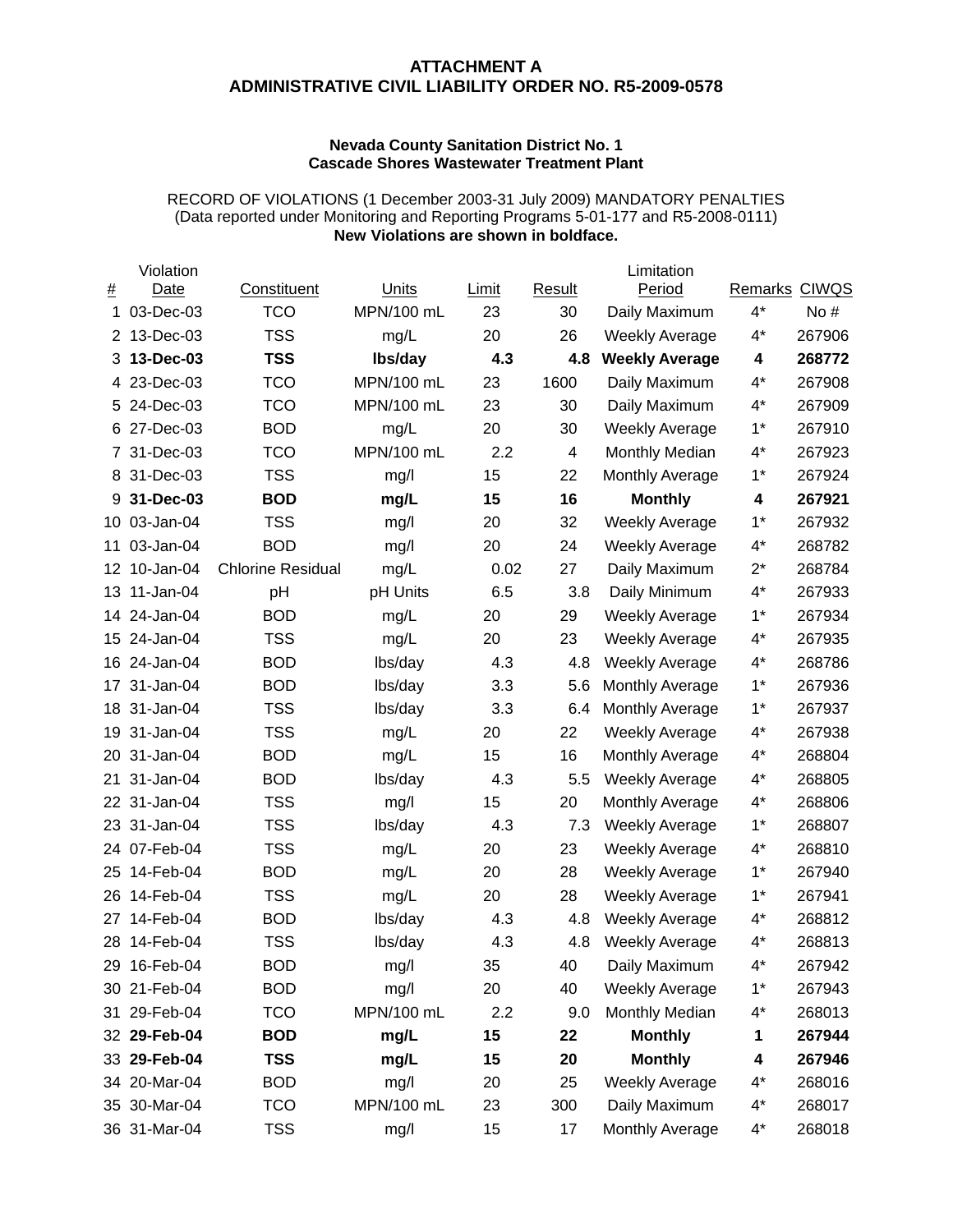### ATTACHMENT A -2- ADMINISTRATIVE CIVIL LIABILITY ORDER NO. R5-2009-0578 MANDATORY PENALTY NEVADA COUNTY SANITATION DISTRICT NO. 1 CASCADE SHORES WASTEWATER TREATMENT PLANT NEVADA COUNTY

|          | Violation    |                          |            |       |        | Limitation             |               |        |
|----------|--------------|--------------------------|------------|-------|--------|------------------------|---------------|--------|
| <u>#</u> | Date         | Constituent              | Units      | Limit | Result | Period                 | Remarks CIWQS |        |
| 37       | 29-Apr-04    | <b>TCO</b>               | MPN/100 mL | 23    | 70     | Daily Maximum          | $4^*$         | 268019 |
| 38       | 03-Jun-04    | <b>TCO</b>               | MPN/100 mL | 23    | 1600   | Daily Maximum          | $4^*$         | 268022 |
| 39       | 24-Jun-04    | <b>TCO</b>               | MPN/100 mL | 23    | 240    | Daily Maximum          | $4^*$         | 268048 |
| 40       | 06-Jul-04    | <b>TSS</b>               | mg/l       | 35    | 37     | Daily Maximum          | $4^*$         | 268050 |
| 41       | 06-Jul-04    | <b>TCO</b>               | MPN/100 mL | 23    | 1600   | Daily Maximum          | $4^*$         | 268051 |
| 42       | 08-Jul-04    | <b>TCO</b>               | MPN/100 mL | 23    | 240    | Daily Maximum          | $4^*$         | 268052 |
| 43       | 10-Jul-04    | <b>TSS</b>               | mg/L       | 20    | 37     | <b>Weekly Average</b>  | $1*$          | 268053 |
| 44       | 17-Jul-04    | <b>TSS</b>               | mg/L       | 20    | 31     | <b>Weekly Average</b>  | $1*$          | 268054 |
| 45       | 24-Jul-04    | <b>TSS</b>               | mg/L       | 20    | 34     | <b>Weekly Average</b>  | $1*$          | 268055 |
| 46       | 31-Jul-04    | <b>TSS</b>               | mg/L       | 15    | 27     | <b>Monthly Average</b> | $1^*$         | 268056 |
| 47       | 17-Aug-04    | <b>TCO</b>               | MPN/100 mL | 23    | 1600   | Daily Maximum          | $4^*$         | 268072 |
| 48       | 09-Sep-04    | <b>TCO</b>               | MPN/100 mL | 23    | 500    | Daily Maximum          | $4^*$         | 268073 |
| 49       | 4-Dec-04     | <b>BOD</b>               | mg/L       | 20    | 26     | <b>Weekly</b>          | 4             | 268074 |
| 50       | 21-Dec-04    | <b>TCO</b>               | MPN/100 mL | 23    | 1600   | Daily Maximum          | $4^*$         | 268075 |
| 51       | 25-Dec-04    | <b>TSS</b>               | mg/L       | 20    | 24     | <b>Weekly Average</b>  | $4^*$         | 268076 |
| 52       | 08-Jan-05    | <b>BOD</b>               | mg/L       | 20    | 21     | <b>Weekly Average</b>  | $4^*$         | 268077 |
| 53       | 12-Feb-05    | <b>TSS</b>               | mg/L       | 20    | 34     | <b>Weekly Average</b>  | $1*$          | 268078 |
| 54       | 12-Feb-05    | <b>TSS</b>               | lbs/day    | 4.3   | 4.6    | <b>Weekly Average</b>  | $4^*$         | 268838 |
| 55       | 14-Aug-05    | pH                       | pH Units   | 6.5   | 6.4    | Daily Minimum          | $3^*$         | 365982 |
| 56       | 08-Nov-05    | pH                       | pH Units   | 6.5   | 2.7    | Daily Minimum          | $1*$          | 365986 |
| 57       | 17-Dec-05    | <b>TSS</b>               | mg/L       | 20    | 21     | <b>Weekly Average</b>  | $3^*$         | 365994 |
| 58.      | 23-Dec-05    | pH                       | pH Units   | 6.5   | 6.3    | Daily Minimum          | $4^*$         | 366010 |
| 59       | 24-Dec-05    | pH                       | pH Units   | 6.5   | 6.3    | Daily Minimum          | $4^*$         | 366019 |
| 60       | 24-Dec-05    | <b>TSS</b>               | mg/L       | 20    | 34     | <b>Weekly Average</b>  | $1*$          | 366026 |
| 61       | 31-Dec-05    | pH                       | pH Units   | 6.5   | 6.3    | Daily Minimum          | $4^*$         | 366037 |
| 62       | 23-May-06    | <b>TCO</b>               | MPN/100 mL | 23    | 240    | Daily Maximum          | 4*            | 366045 |
| 63       | 06-Jun-06    | <b>TCO</b>               | MPN/100 mL | 23    | 80     | Daily Maximum          | 4*            | 366046 |
|          | 64 24-Jul-06 | <b>TCO</b>               | MPN/100 mL | 23    | 500    | Daily Maximum          | $3^*$         | 366047 |
|          | 65 23-Aug-06 | pH                       | pH Units   | 8.5   | 9.3    | Daily Maximum          | 4*            | 366048 |
|          | 66 13-Nov-06 | Settleable Solids        | mL/L       | 0.1   | 0.4    | Daily Maximum          | $1^*$         | 268827 |
|          | 67 24-Mar-07 | DO                       | mg/L       | 7.0   | 6.4    | Daily Minimum          | $3^*$         | 754243 |
|          | 68 31-Mar-07 | <b>TCO</b>               | MPN/100 mL | 2.2   | 5.5    | Monthly Median         | $3^*$         | 754244 |
|          | 69 24-Jul-07 | DO                       | mg/L       | 7.0   | 6.4    | Daily Minimum          | $3^*$         | 754245 |
|          | 70 03-Oct-07 | <b>TCO</b>               | MPN/100 mL | 2.2   | 9      | <b>Monthly Average</b> | $3^*$         | 797922 |
| 71       | 07-Oct-07    | <b>Chlorine Residual</b> | mg/L       | 0.02  | 2.1    | Daily Maximum          | $2^*$         | 797926 |
|          | 72 17-Oct-07 | <b>TCO</b>               | MPN/100 mL | 23    | 50     | Daily Maximum          | $3^*$         | 754247 |
| 73       | 17-Oct-07    | <b>TCO</b>               | MPN/100 mL | 2.2   | 9      | 7-day Median           | $3^*$         | 797927 |
|          | 74 24-Oct-07 | <b>TCO</b>               | MPN/100 mL | 23    | 50     | Daily Maximum          | $3^*$         | 754247 |
|          | 75 19-Nov-07 | Ammonia                  | mg/L       | 6.44  | 7.6    | <b>Weekly Average</b>  | $4^*$         | 797929 |